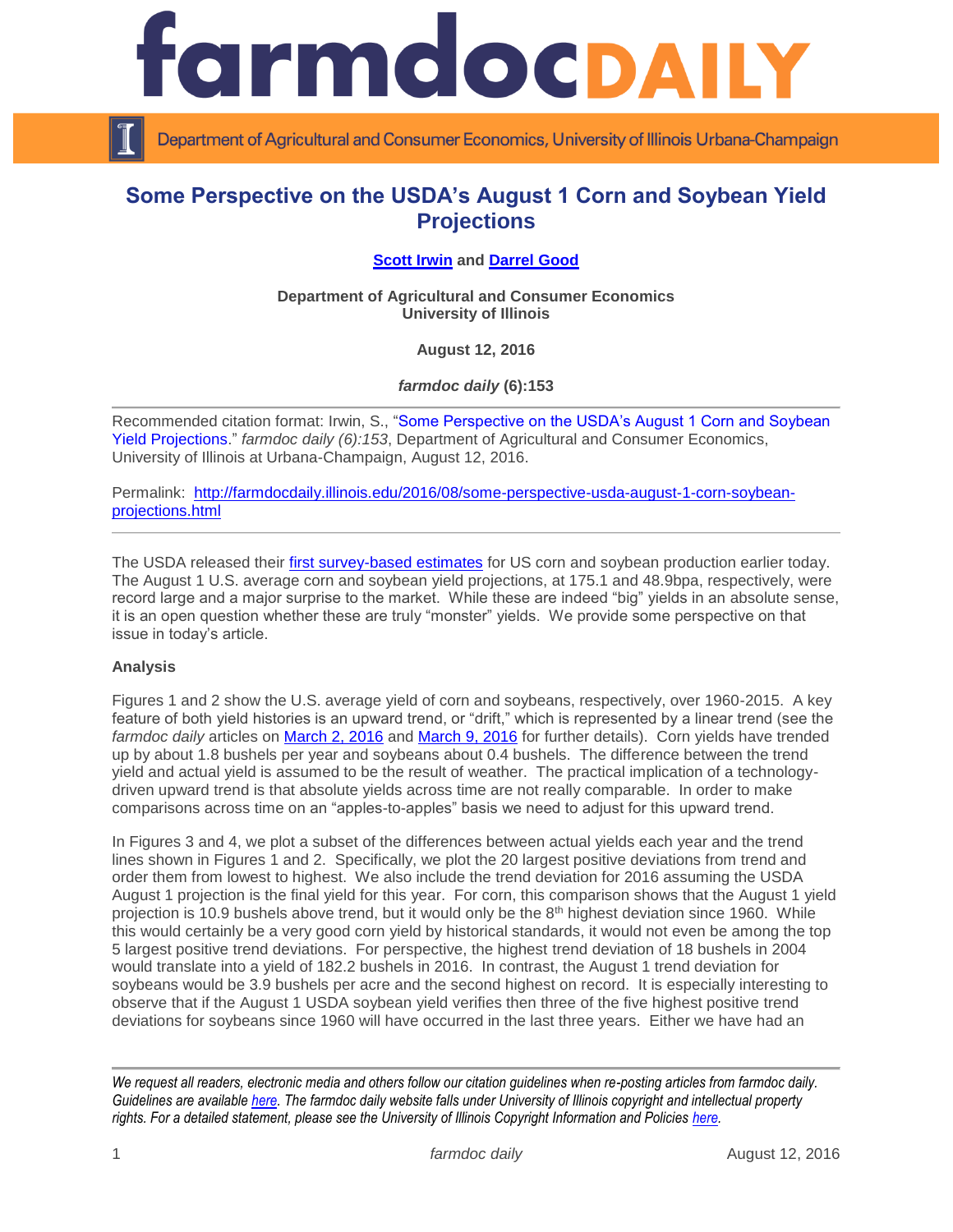extraordinary run of favorable weather for U.S. soybean production in the last three years or soybean technology and management have made a discrete jump, or both.

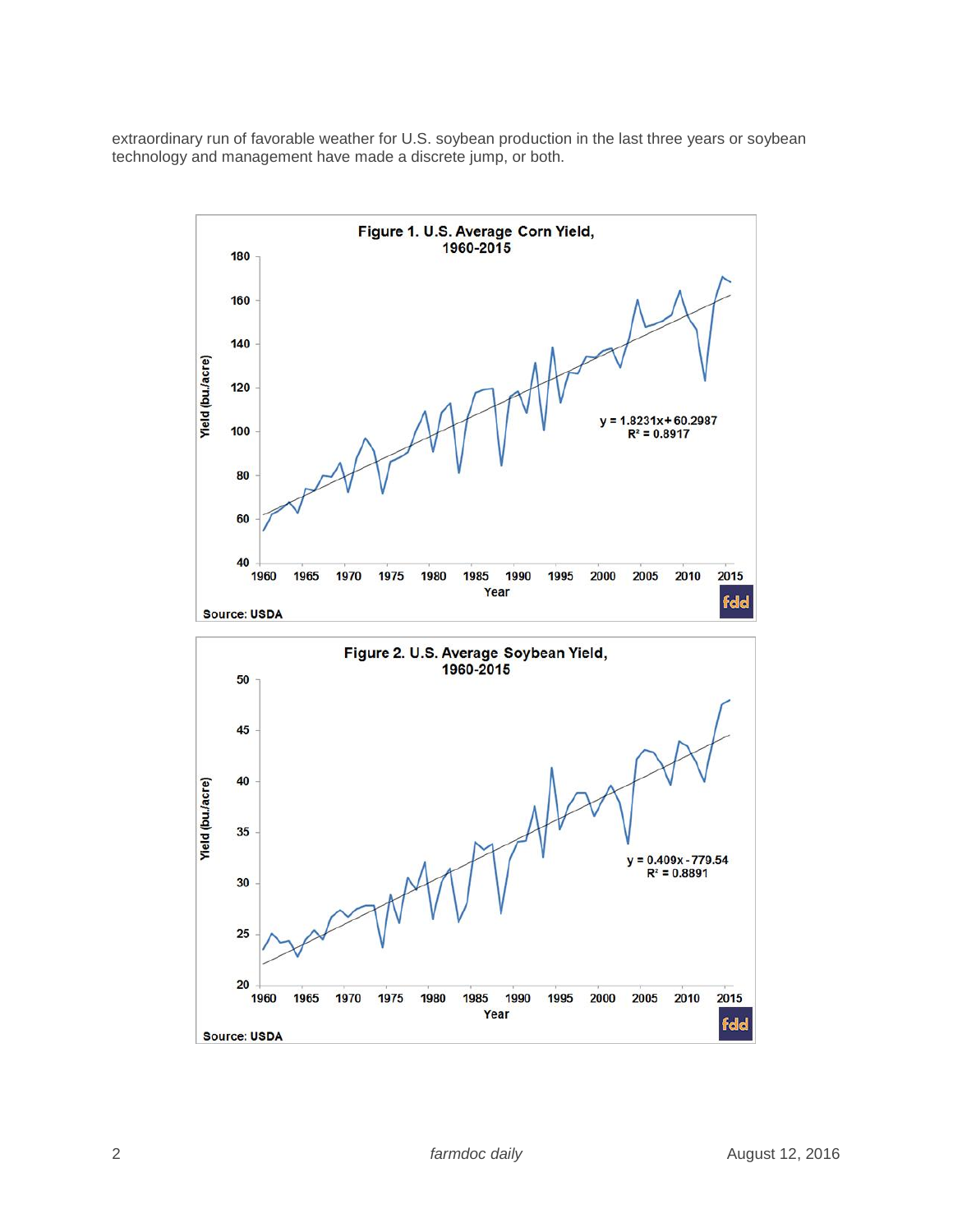

Figures 3 and 4 provide additional perspective when considering where final yields for 2016 might end up. For both corn and soybeans, the USDA August 1 projections imply trend yield deviations for 2016 that are larger than in 2014, about half a bushel in each case. It is debatable whether weather conditions this summer in the Corn Belt have been better than in 2014, which was characterized by ample rainfall and unusually cool temperatures in July and August. The 2016 growing season has had adequate to more than adequate precipitation in most of the Corn Belt (some exceptions), but temperatures near- to above